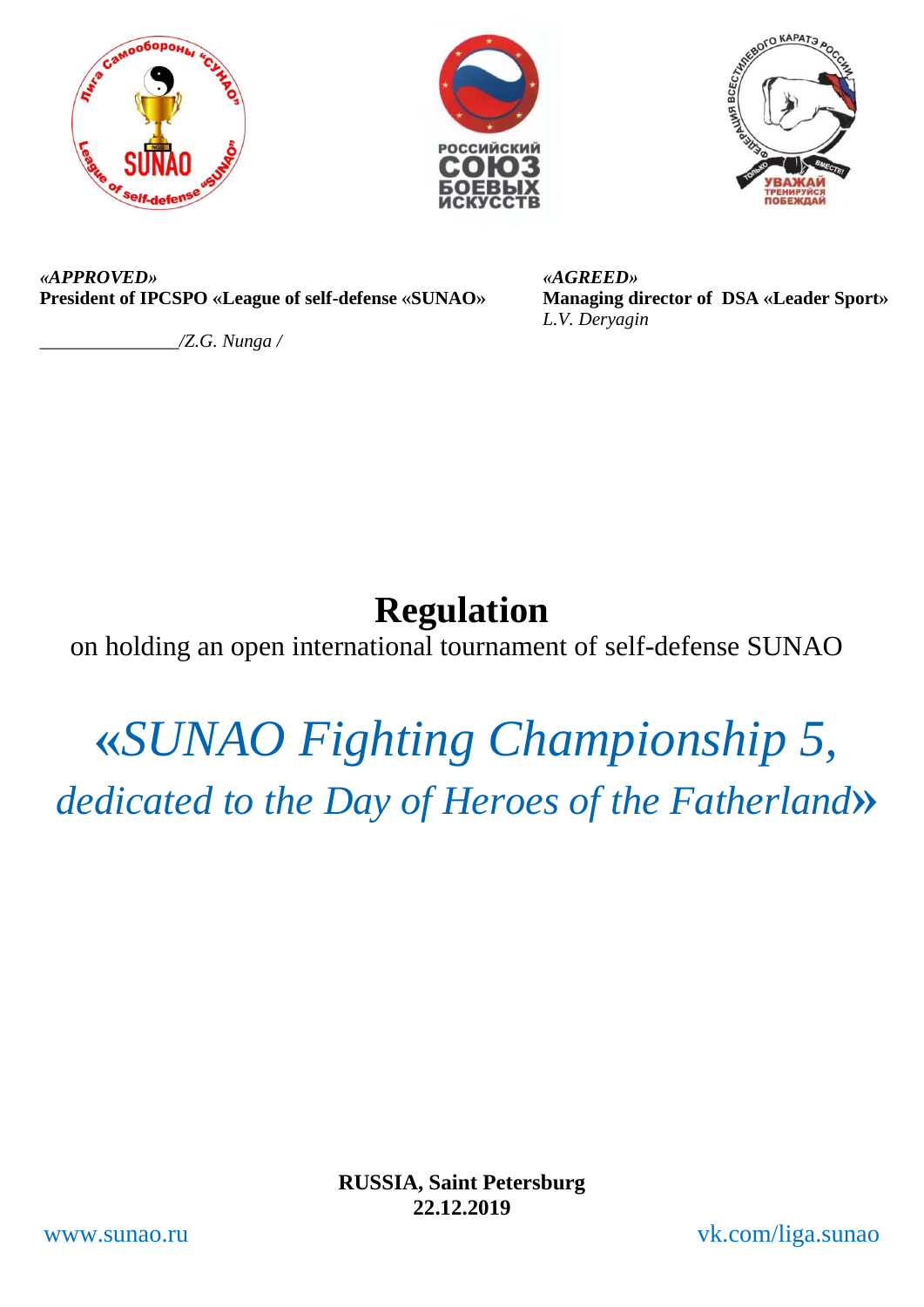#### **1. OBJECTIVES**

- 1.1. Popularization and development of self-defence SUNAO.
- 1.2. Formation of a healthy lifestyle, prevention of attack and drug addiction,
- by attracting the masses to systematic martial arts.
- 1.3. Fostering a sense of patriotism and spirituality among the younger generation.
- 1.4. Improving the sportsmanship of the participants, the professionalism of judges and coaches.
- 1.5. Development and strengthening of sports ties with other countries, regions of Russia and federations.
- 1.6. Preparation of the young generation for service in the armed forces of the Russian Federation.

#### **2. PLACE AND DATES**

2.1. Amateur open international tournament on self-defense SUNAO "SUNAO Fighting Championship 5, dedicated to the day of heroes of the Fatherland" will be held on December 22, 2019, in the sport club "LEADER SPORT" at:

Russia, St. Petersburg, prospect Engelsa, 154, Trade Entertainment Complex "Grand Canyon".

#### 2.2. **Event program:**

December 20, 2019

League of self-defense «SUNAO». Address: St. Petersburg, Ligovsky prospect 80. 15:00-17:00 – credential Commission and **mandatory weighing of participants from 18 years** 17:30-18:00 – refereeing seminar 18:00-19:00 – the draw December 22, 2019 Sport club "LEADER SPORT" 10:00-10:15 – formation of all participants and opening of the tournament 10:15-12:45 – preliminary fights on a tatami and **selective weighing of participants till 18 years** 13:00-13:30 – official Grand opening of the tournament 13:30-15:30 – preliminary fights 15:30-15:45 – break 15:45-17:15 – continuation of tournament and final fights

17:30-18:00 – rewarding

#### **3. THE MANAGEMENT OF COMPETITIONS**

3.1. The General management in charge of preparation and conduct of the competitions is carried out by the organizing Committee of interregional League of self-defense "SUNAO", with the support of the St. Petersburg regional branches of the Russian Union of Martial Arts (RUMA) and the All-Style Karate Federation of Russia (ASKFR).

3.2. Responsibility for safety, preparation of the competitions facilities , healthcare is assigned to the management in charge of preparation and conduct of competitions.

3.3. Chief justice: **Zhorzh Gi Nunga**.

- 3.4. Deputy chief judge: **Dmitry Zakusilo**.
- 3.5. Chief Secretary: **Raisa Mikhalkina**.

3.6. Senior site judges will be appointed at the referee workshop.

#### **4. TERMS OF PARTICIPANTS AND JUDGES ACCEPTANCE**

**4.1. Athletes of any styles and organizations with medical clearance and insurance are allowed. 4.2. Competitions are held among beginners (up to 3 category) and rated athletes (starting from 2 category) separately.**

4.3.During the time of passage of the credentials committee each participant must have the following documents: [4.3.1.An](https://vk.com/away.php?to=http%3A%2F%2F4.3.1.An&cc_key=) application request from parents with the consent to participate in the competitions of a child under 18 years old (see Annex No. 2) or an application request from the participant ( reached 18 years old) with the consent to participate in competitions (see Annex No. 3).

4.3.2. Passport or any other identification document with photo;

4.3.3. Classification book of categories of the Federation of All-Style Karate of Russia (if any) or passport of a fighter of the League of self-defense "SUNAO" (if any);

4.3.4. Compulsory Medical Insurance Policy (MHI);

4.3.5. Accident insurance policy for combat sports competitions. In case of the insurance absence, it can be issued by the representative of the insurance company at the location;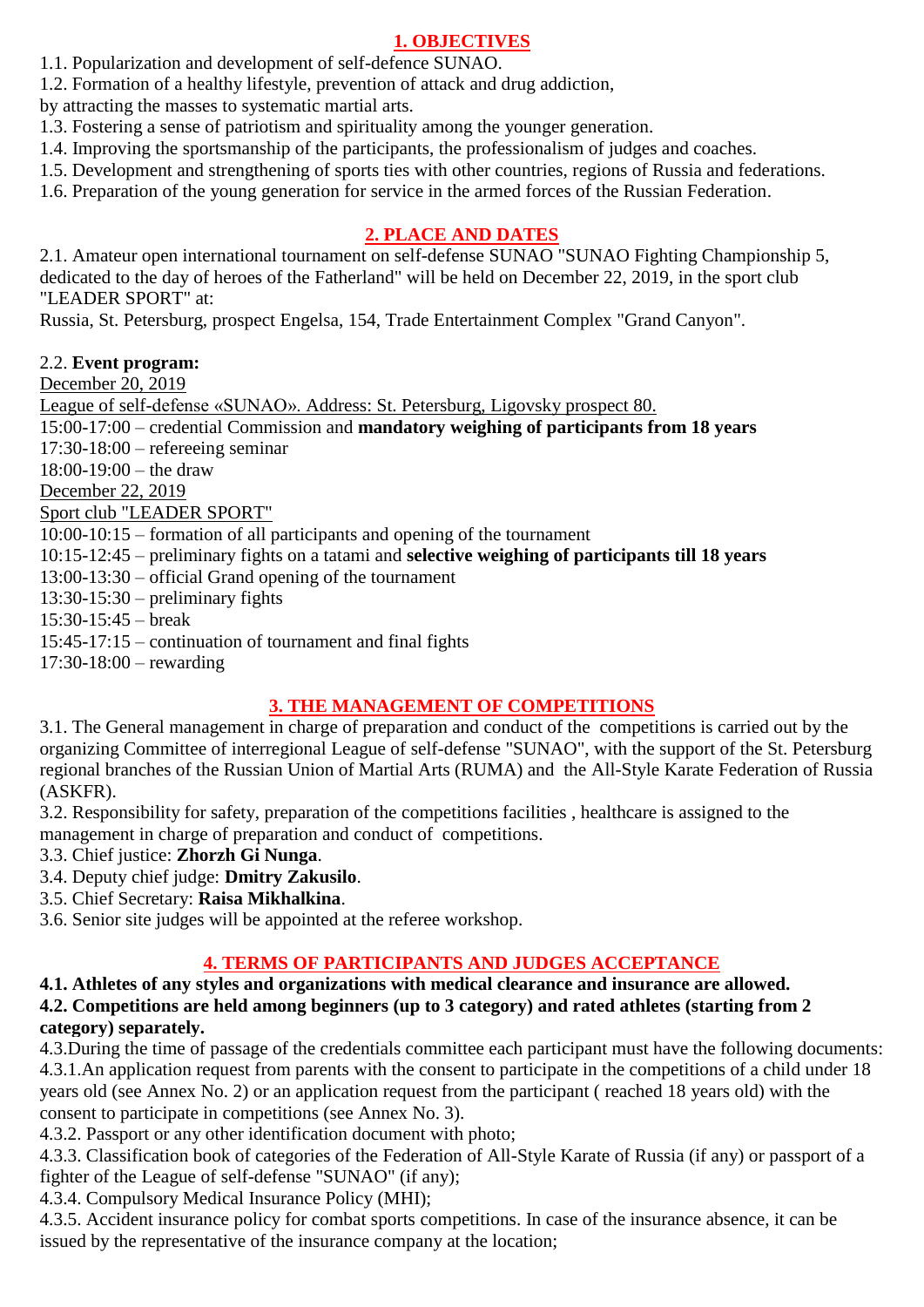4.3.6. Admission to participate in the competition from a medical exercises dispensary physician, signed no later than 7 days before the competition (see Annex No. 1);

4.3.7. The original application for participation signed by the head of the organization (see Annex No. 1) or a personal participation application;

4.4. Each participant admitted to the competition must have:

4.4.1.Karate suit of white color;

4.4.2. Opened gloves in accordance with the approved rules of the League of self-defense "SUNAO";

4.4.3.Shin guards in accordance with the approved rules of the League of self-defense "SUNAO";

4.4.2. Groin guard for boys with the approved rules of the League of self-defense "SUNAO";

4.4.3. Chest guard for girls with the approved rules of the League of self-defense "SUNAO";

#### 4.5. **Preliminary applications (for filling forms see App No. 1) for participation in the competition must be submitted by mail:** *[liga.sunao@mail.ru](mailto:liga.sunao@mail.ru)* **until 18th December 2019!**

#### **Contact telephone for questions:**

+ 7-950-01-01-222 – Secretariat of the Interregional League of self-defense "SUNAO"

#### **4.6. Each team (more than 10 participants) must provide a representative for the referee seminar and participation in the referee board of the competition.**

4.7. According to the decision of the Presidium of the Interregional League of self-defense "SUNAO"

(08.08.2018), representatives (leaders) of the teams are responsible for the safety of each member of their team. 4.8. **The protest at the competition** is accepted only in written form addressed to the name of the chief judge of the competition with the provision of video material and payment of 5000 rubles (this money is refundable only in case of a favourable decision of the protest).

| 5.1. Fights are held in the following weight categories: |                       |       |       |       |       |       |       |       |       |       |        |        |        |
|----------------------------------------------------------|-----------------------|-------|-------|-------|-------|-------|-------|-------|-------|-------|--------|--------|--------|
| Age (years)                                              | Weight categorie (kg) |       |       |       |       |       |       |       |       |       |        |        |        |
| Minim males                                              | $6 - 7$               | $-21$ | $-24$ | $-27$ | $-30$ | $-33$ | $-36$ | $-39$ | $-42$ | $-45$ | $-48$  | $-51$  | $51+$  |
| Minim females                                            | $6 - 7$               | $-20$ | $-25$ | $-30$ | $30+$ |       |       |       |       |       |        |        |        |
| Minim males                                              | $8-9$                 | $-24$ | $-27$ | $-30$ | $-33$ | $-36$ | $-39$ | $-42$ | $-45$ | $-48$ | $-51$  | $-55$  | $55+$  |
| Minim females                                            | $8-9$                 | $-20$ | $-25$ | $-30$ | $-35$ | $35+$ |       |       |       |       |        |        |        |
| Cadet males                                              | $10 - 11$             | $-27$ | $-30$ | $-33$ | $-36$ | $-39$ | $-42$ | $-45$ | $-48$ | $-51$ | $-55$  | $-60$  | $60+$  |
| Cadet females                                            | $10 - 11$             | $-25$ | $-30$ | $-35$ | $-40$ | $-45$ | $45+$ |       |       |       |        |        |        |
| Junior males                                             | $12 - 13$             | $-32$ | $-36$ | $-40$ | $-44$ | $-48$ | $-52$ | $-56$ | $-60$ | $-64$ | $-68$  | $-72$  | $72+$  |
| Junior females                                           | $12 - 13$             | $-32$ | $-36$ | $-40$ | $-44$ | $-48$ | $-52$ | $-56$ | $-60$ | $-64$ | $64+$  |        |        |
| Junior males                                             | 14-15                 | $-44$ | $-48$ | $-52$ | $-56$ | $-60$ | $-64$ | $-68$ | $-72$ | $-76$ | $-80$  | $-85$  | $85+$  |
| Junior females                                           | $14 - 15$             | $-40$ | $-44$ | $-48$ | $-52$ | $-56$ | $-60$ | $-64$ | $-68$ | $-72$ | $-76$  | $-80$  | $80+$  |
| Junior males                                             | 16-17                 | $-52$ | $-57$ | $-60$ | $-64$ | $-68$ | $-72$ | $-76$ | $-80$ | $-85$ | $-90$  | $-93$  | $93+$  |
| Junior females                                           | $16 - 17$             | $-44$ | $-48$ | $-52$ | $-56$ | $-60$ | $-64$ | $-68$ | $-72$ | $-76$ | $-80$  | $-85$  | $85+$  |
| Under 21 males                                           | 18-20                 | $-52$ | $-57$ | $-61$ | $-66$ | $-70$ | $-74$ | $-77$ | $-80$ | $-85$ | $-90$  | $-93$  | $93+$  |
| Under 21 females                                         | 18-20                 | $-48$ | $-52$ | $-56$ | $-60$ | $-64$ | $-68$ | $-72$ | $-76$ | $-80$ | $-85$  | $-90$  | $90+$  |
| Senior males                                             | $21+$                 | $-52$ | $-57$ | $-61$ | $-66$ | $-70$ | $-74$ | $-77$ | -80   | $-84$ | $-93$  | $-120$ | $120+$ |
| Senior females                                           | $21+$                 | $-48$ | $-52$ | $-57$ | $-61$ | -66   | $-70$ | $-74$ | $-77$ | $-80$ | $-84$  | $-93$  | $93+$  |
| Senior males $\delta$                                    | $43+$                 | $-55$ | $-60$ | $-65$ | $-70$ | $-75$ | $-80$ | $-85$ | -90   | $-95$ | $-100$ | $-105$ | $105+$ |
| Senior females $\mathcal{Q}$                             | $37+$                 | $-50$ | $-55$ | $-60$ | $-65$ | $-70$ | $-75$ | $-80$ | $-85$ | $-90$ | $-95$  | $-100$ | $100+$ |

#### **5. DIVISIONS:**

5.2. The fight consists of:

5.2.1. for athletes 6-11 years – 2 rounds of 1 minute; break between rounds – 30 seconds;

5.2.2. for athletes 12-15 years – 2 rounds of 1 minute and 30 seconds; break between rounds – 30 seconds;

5.2.3. for athletes 16 and 17 years – 2 rounds of 2 minutes; the break between rounds – 45 seconds;

5.2.4. for athletes 18 years and older – 2 rounds of 3 minutes; break between rounds – 1 minute.

5.2.5. for veterans – 2 rounds of 2 minutes; break between rounds – 1 minute.

#### **6. AWARDS**

6.1. The winners of the amateur open international tournament on self-defense SUNAO "SUNAO Fighting Championship 5, dedicated to the day of heroes of the Fatherland" are awarded with diplomas, medals and valuable prizes.

6.2. Separate cup awarding in the nominations:

"Best Team", "Best Fight", "Best Technique", "Will to Win".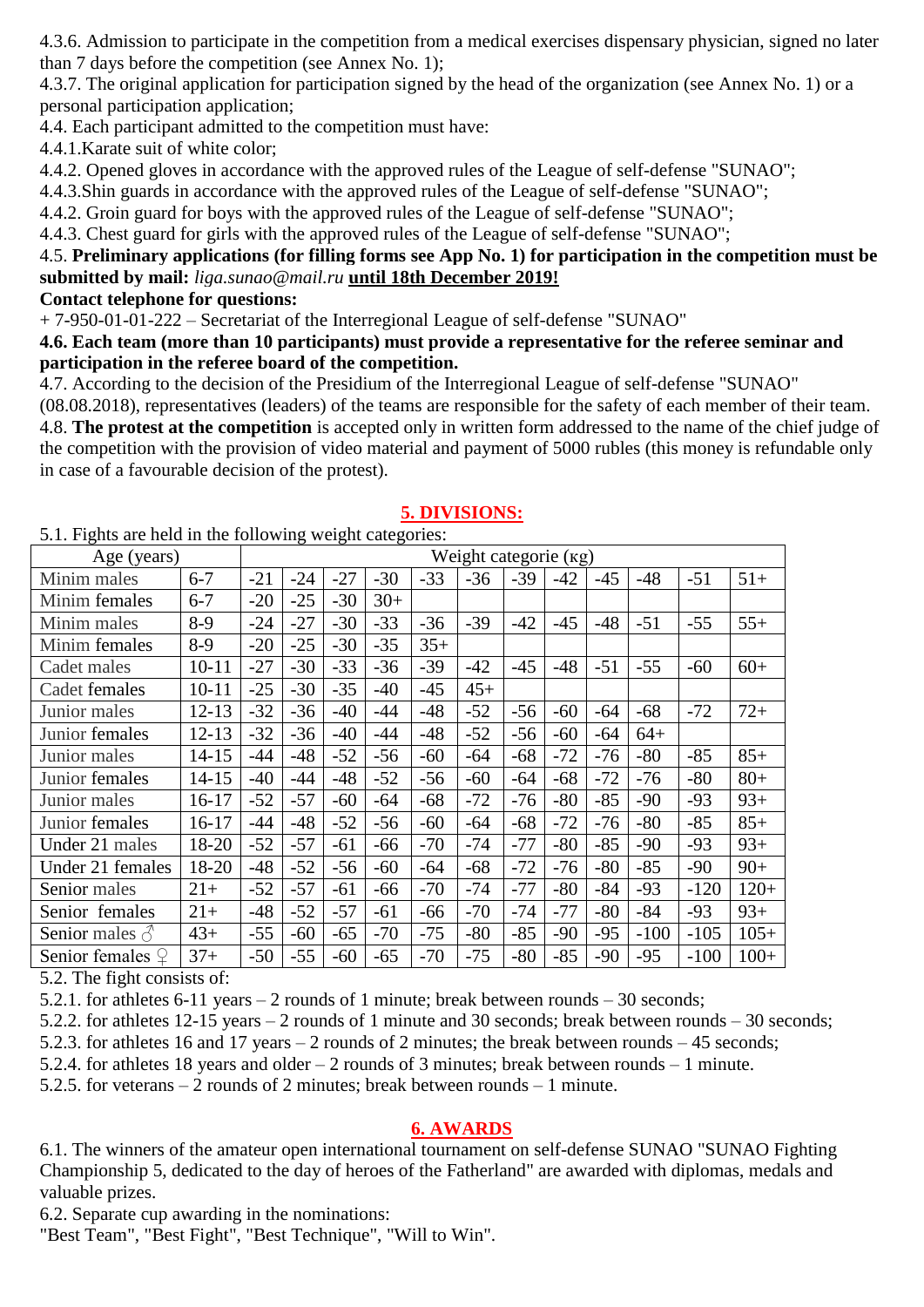#### **7. FINANCES**

7.1. Expenses for the organization and holding of competitions:

7.1.1. rent of the show-room.

7.1.2. medical services (provision of medical services for General emergency medical care with the use of an ambulance).

7.1.3. payments: judges, secretaries of competitions and service personnel (security, photographers, videographers, ring-announcer).

7.1.4. providing awards and attributes (cups, medals, diplomas).

7.1.5. manufacturing and printing furniture for competitions.

7.2. Expenses on the organization and carrying out competitions are carried out at the expense of means of the Interregional League of self-defense "SUNAO" and other attracted means.

7.3. Expenses on business trip (travel, accommodation, food, insurance) of participants of the competitions are provided by the sending organizations.

7.4. Minimum incentive for participating in the competition is set at 1000 RUB per participant

#### *Receipt for payment:*

Name of the Organization: Interregional physical culture and sports public organization "League of Self-defense "SUNAO"

Short name of the Organization: IPCSPO "League of Self-defense "SUNAO" Address: RUSSIA, 191040, St. Petersburg, Ligovsky prospect 80 Principle State Registration Number (PSRN): 1157800005880 Identification Tax Number (ITN): 7802555930 IEC: 780201001 Account № 40703810442260003716 in the branch №7806 of VTB (PJSC) St. Petersburg Cor. account № 30101810240300000707 in the North-Western Head Office of the BANK OF RUSSIA SWIFT: CBGURUMM BIC: 044030707 ITN: 7710353606 Purpose of payment: **Competition fee «SUNAO Fighting Championship 5»**

## **THE REGULATION REPRESENTS THE OFFICIAL CALL OF THE CEREMONY**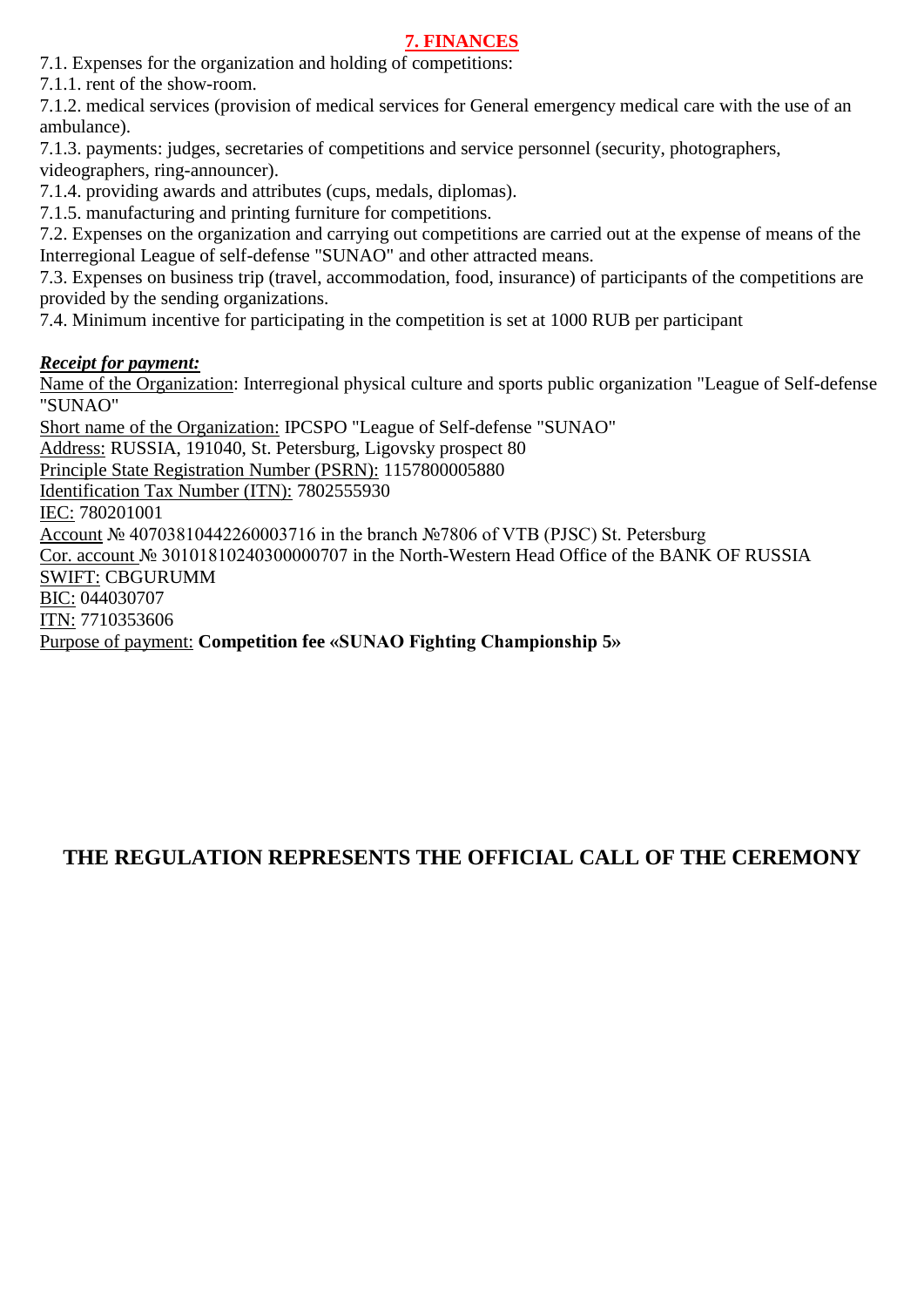#### **Participation Form**

In the open International Tournament of self-defense SUNAO «*SUNAO Fighting Championship 5, dedicated to the day of heroes of the Fatherland***»** (22.12.2019)

Team:

Location: Russia, St. Petersburg, prospect Engelsa, 154, Trade Entertainment Complex "Grand Canyon". Doctor admission date: 1 / 2019

| $N_2$           | gen<br>der | Full name of participants     | Date<br>of Birth | Age group                | Rang           | Weight<br>Category | Country                | Full name of coach | Doctor<br>signature,<br>stamp |
|-----------------|------------|-------------------------------|------------------|--------------------------|----------------|--------------------|------------------------|--------------------|-------------------------------|
| $\mathbf{1}$    |            |                               |                  |                          |                |                    |                        |                    |                               |
| $\overline{2}$  |            |                               |                  |                          |                |                    |                        |                    |                               |
| $\overline{3}$  |            |                               |                  |                          |                |                    |                        |                    |                               |
| $\overline{4}$  |            |                               |                  |                          |                |                    |                        |                    |                               |
| $\overline{5}$  |            |                               |                  |                          |                |                    |                        |                    |                               |
| $6\phantom{.}6$ |            |                               |                  |                          |                |                    |                        |                    |                               |
| $\overline{7}$  |            |                               |                  |                          |                |                    |                        |                    |                               |
| $\overline{8}$  |            |                               |                  |                          |                |                    |                        |                    |                               |
| 9               |            |                               |                  |                          |                |                    |                        |                    |                               |
| 10              |            |                               |                  |                          |                |                    |                        |                    |                               |
| 11              |            |                               |                  |                          |                |                    |                        |                    |                               |
| 12              |            |                               |                  |                          |                |                    |                        |                    |                               |
| 13<br>14        |            |                               |                  |                          |                |                    |                        |                    |                               |
| $\overline{15}$ |            |                               |                  |                          |                |                    |                        |                    |                               |
| $16\,$          |            |                               |                  |                          |                |                    |                        |                    |                               |
| 17              |            |                               |                  |                          |                |                    |                        |                    |                               |
| $18$            |            |                               |                  |                          |                |                    |                        |                    |                               |
| $\overline{19}$ |            |                               |                  |                          |                |                    |                        |                    |                               |
| $20\,$          |            |                               |                  |                          |                |                    |                        |                    |                               |
|                 | Doctor:    | Athlete(s)<br>Doctor allowed: |                  |                          |                |                    |                        |                    |                               |
|                 | Chief:     |                               |                  | Signature,<br>Signature, | Stamp<br>Stamp |                    | Full name<br>Full name |                    |                               |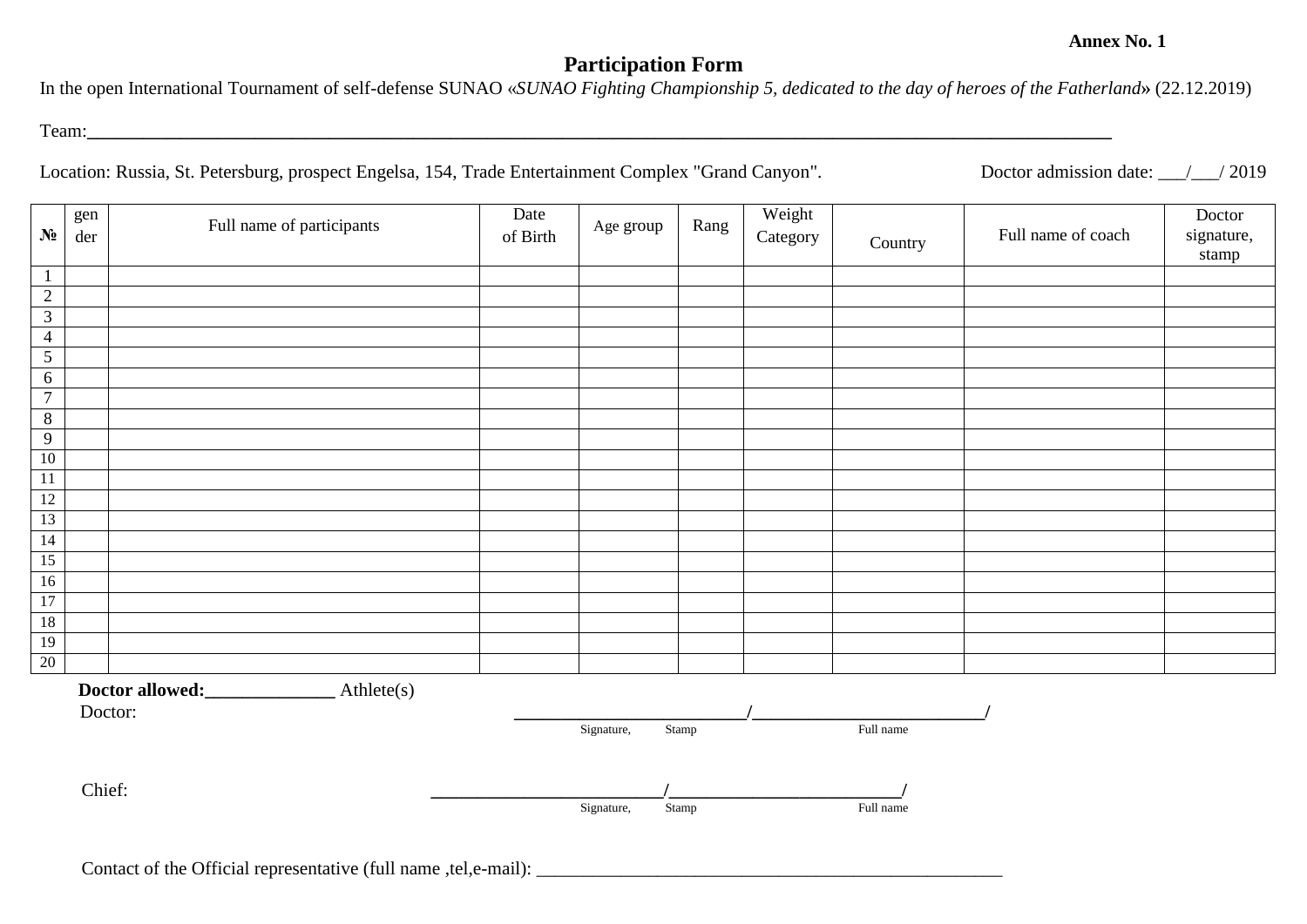### **To chief referee Nunga Zhorzh Gi**

 From \_\_\_\_\_\_\_\_\_\_\_\_\_\_\_\_\_\_\_\_\_\_\_\_\_\_\_\_\_\_\_\_\_\_\_\_\_\_\_\_\_\_\_ (father's/mother's full name)

Passport\_\_\_\_\_\_\_\_\_\_\_\_\_\_\_\_series\_\_\_\_\_No\_\_\_\_\_\_\_\_\_\_\_\_\_

Issued by \_\_\_\_\_\_\_\_\_\_\_\_\_\_\_\_\_\_\_\_\_\_\_\_\_\_\_\_\_\_\_\_\_\_\_\_\_\_\_\_

date of issue

#### **APPLICATION REQUEST**

I ask you to admit my son (daughter) \_\_\_\_\_\_\_\_\_\_\_\_\_\_\_\_\_\_\_\_\_\_\_\_\_\_\_\_\_\_\_\_\_\_\_\_\_\_\_\_\_\_\_\_\_\_\_\_\_\_\_\_\_\_\_\_\_\_\_\_\_\_\_

 (Full name of child)  $\frac{1}{\text{date of birth}}$ 

to participate in the open international self-defense SUNAO tournament "SUNAO Fighting Championship 5, dedicated to the Fatherland Heroes Day", which will be held on December 22, 2019 in the sport club "LEADER SPORT" at:

Russia, St. Petersburg, prospect Engelsa, 154, Trade Entertainment Complex "Grand Canyon".

I will not have claims if my child gets injured and injury consequences. As well as in case of other unfavorable consequences during participation in the competition, including any injuries due to the use of technique permitted or not permitted by the competition rules, and/or while indoors where these competitions are held, or when preparing for these competitions. I will not have claims against the chief referee, the refereeing team, the tournament organizers, the coaching staff and the owners of the buildings in which the competitions are held. I am aware of the rules of the self-defense SUNAO competitions.

(Full name in your own handwriting) (signature) (signature)

(Date)